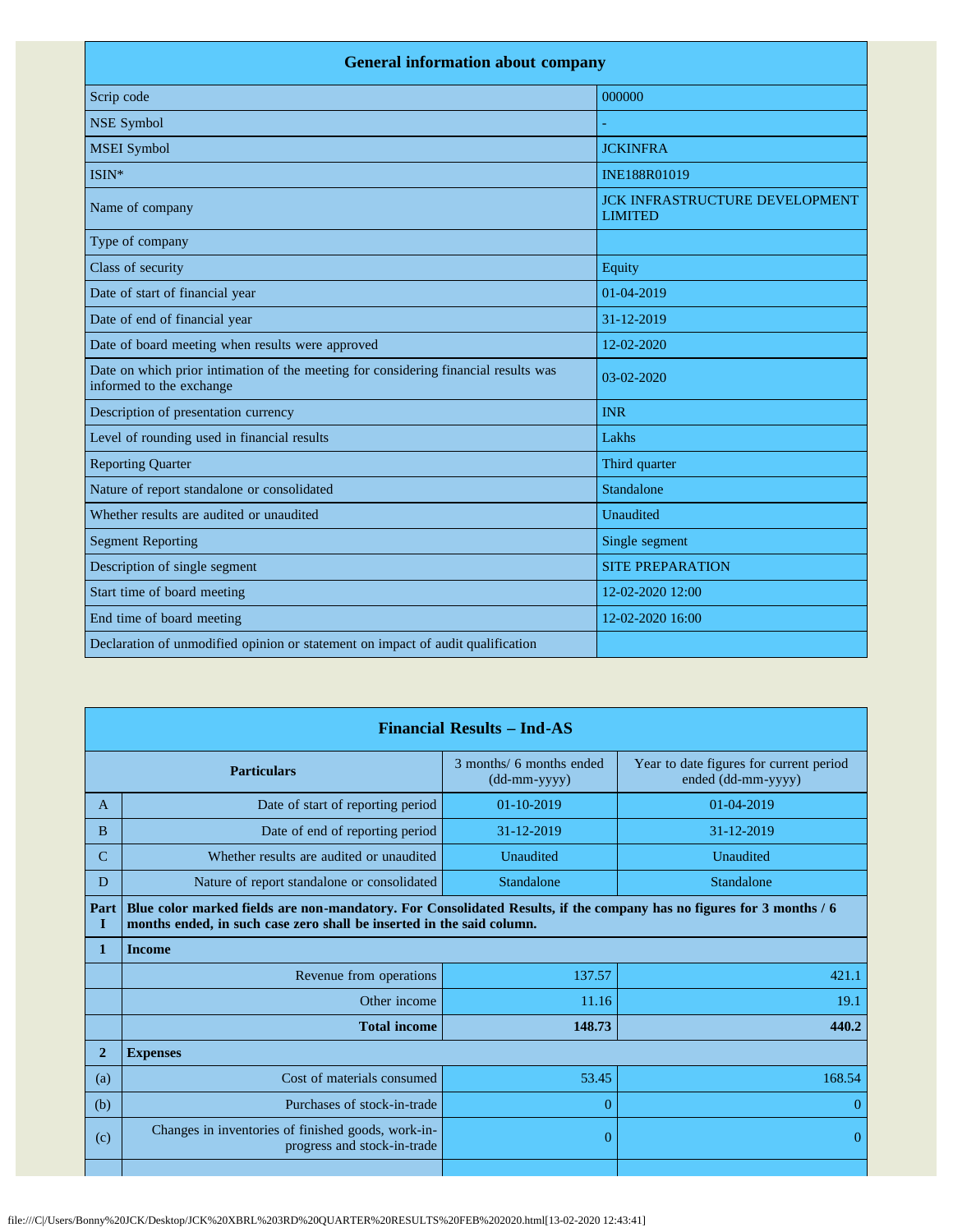| (d) | Employee benefit expense                         | 43.15  | 122.55 |
|-----|--------------------------------------------------|--------|--------|
| (e) | Finance costs                                    | 2.07   | 11.63  |
| (f) | Depreciation, depletion and amortisation expense | 6.2    | 18.47  |
| (f) | <b>Other Expenses</b>                            |        |        |
|     | <b>OTHER EXPENSES</b>                            | 20.42  | 64.13  |
| 10  |                                                  |        |        |
|     | <b>Total other expenses</b>                      | 20.42  | 64.13  |
|     | <b>Total expenses</b>                            | 125.29 | 385.32 |

|                | <b>Financial Results - Ind-AS</b>                                                                                                                                                             |                                          |                                                               |  |  |
|----------------|-----------------------------------------------------------------------------------------------------------------------------------------------------------------------------------------------|------------------------------------------|---------------------------------------------------------------|--|--|
|                | <b>Particulars</b>                                                                                                                                                                            | 3 months/ 6 months<br>ended (dd-mm-yyyy) | Year to date figures for current<br>period ended (dd-mm-yyyy) |  |  |
| A              | Date of start of reporting period                                                                                                                                                             | 01-10-2019                               | 01-04-2019                                                    |  |  |
| B              | Date of end of reporting period                                                                                                                                                               | 31-12-2019                               | 31-12-2019                                                    |  |  |
| C              | Whether results are audited or unaudited                                                                                                                                                      | Unaudited                                | Unaudited                                                     |  |  |
| D              | Nature of report standalone or consolidated                                                                                                                                                   | Standalone                               | Standalone                                                    |  |  |
| Part<br>I      | Blue color marked fields are non-mandatory. For Consolidated Results, if the company has no figures for 3 months / 6<br>months ended, in such case zero shall be inserted in the said column. |                                          |                                                               |  |  |
| 3              | Total profit before exceptional items and tax                                                                                                                                                 | 23.44                                    | 54.88                                                         |  |  |
| $\overline{4}$ | <b>Exceptional</b> items                                                                                                                                                                      | 0                                        | $\overline{0}$                                                |  |  |
| 5              | <b>Total profit before tax</b>                                                                                                                                                                | 23.44                                    | 54.88                                                         |  |  |
| 7              | <b>Tax expense</b>                                                                                                                                                                            |                                          |                                                               |  |  |
| 8              | Current tax                                                                                                                                                                                   | 4.5                                      | 10.97                                                         |  |  |
| 9              | Deferred tax                                                                                                                                                                                  | $-0.65$                                  | $-1.9$                                                        |  |  |
| 10             | <b>Total tax expenses</b>                                                                                                                                                                     | 3.85                                     | 9.07                                                          |  |  |
| 11             | Net movement in regulatory deferral account balances related to<br>profit or loss and the related deferred tax movement                                                                       | $\overline{0}$                           | $\overline{0}$                                                |  |  |
| 14             | Net Profit Loss for the period from continuing operations                                                                                                                                     | 19.59                                    | 45.81                                                         |  |  |
| 15             | Profit (loss) from discontinued operations before tax                                                                                                                                         | $\overline{0}$                           | $\overline{0}$                                                |  |  |
| 16             | Tax expense of discontinued operations                                                                                                                                                        | $\overline{0}$                           | $\overline{0}$                                                |  |  |
| 17             | Net profit (loss) from discontinued operation after tax                                                                                                                                       | $\overline{0}$                           | $\theta$                                                      |  |  |
| 19             | Share of profit (loss) of associates and joint ventures accounted for<br>using equity method                                                                                                  | $\overline{0}$                           | $\theta$                                                      |  |  |
| 21             | Total profit (loss) for period                                                                                                                                                                | 19.59                                    | 45.81                                                         |  |  |
| 22             | Other comprehensive income net of taxes                                                                                                                                                       | $\overline{0}$                           | $\bf{0}$                                                      |  |  |

|                                                                 | <b>Financial Results - Ind-AS</b>                                                                                                                                                             |                                          |                                                               |  |  |
|-----------------------------------------------------------------|-----------------------------------------------------------------------------------------------------------------------------------------------------------------------------------------------|------------------------------------------|---------------------------------------------------------------|--|--|
|                                                                 | <b>Particulars</b>                                                                                                                                                                            | 3 months/ 6 months<br>ended (dd-mm-yyyy) | Year to date figures for current<br>period ended (dd-mm-yyyy) |  |  |
| A                                                               | Date of start of reporting period                                                                                                                                                             | 01-10-2019                               | 01-04-2019                                                    |  |  |
| B                                                               | Date of end of reporting period                                                                                                                                                               | 31-12-2019                               | 31-12-2019                                                    |  |  |
|                                                                 | Whether results are audited or unaudited                                                                                                                                                      | Unaudited                                | Unaudited                                                     |  |  |
| D                                                               | Nature of report standalone or consolidated                                                                                                                                                   | Standalone                               | Standalone                                                    |  |  |
| Part                                                            | Blue color marked fields are non-mandatory. For Consolidated Results, if the company has no figures for 3 months / 6<br>months ended, in such case zero shall be inserted in the said column. |                                          |                                                               |  |  |
| 23<br><b>Total Comprehensive Income for the period</b><br>19.59 |                                                                                                                                                                                               |                                          | 45.81                                                         |  |  |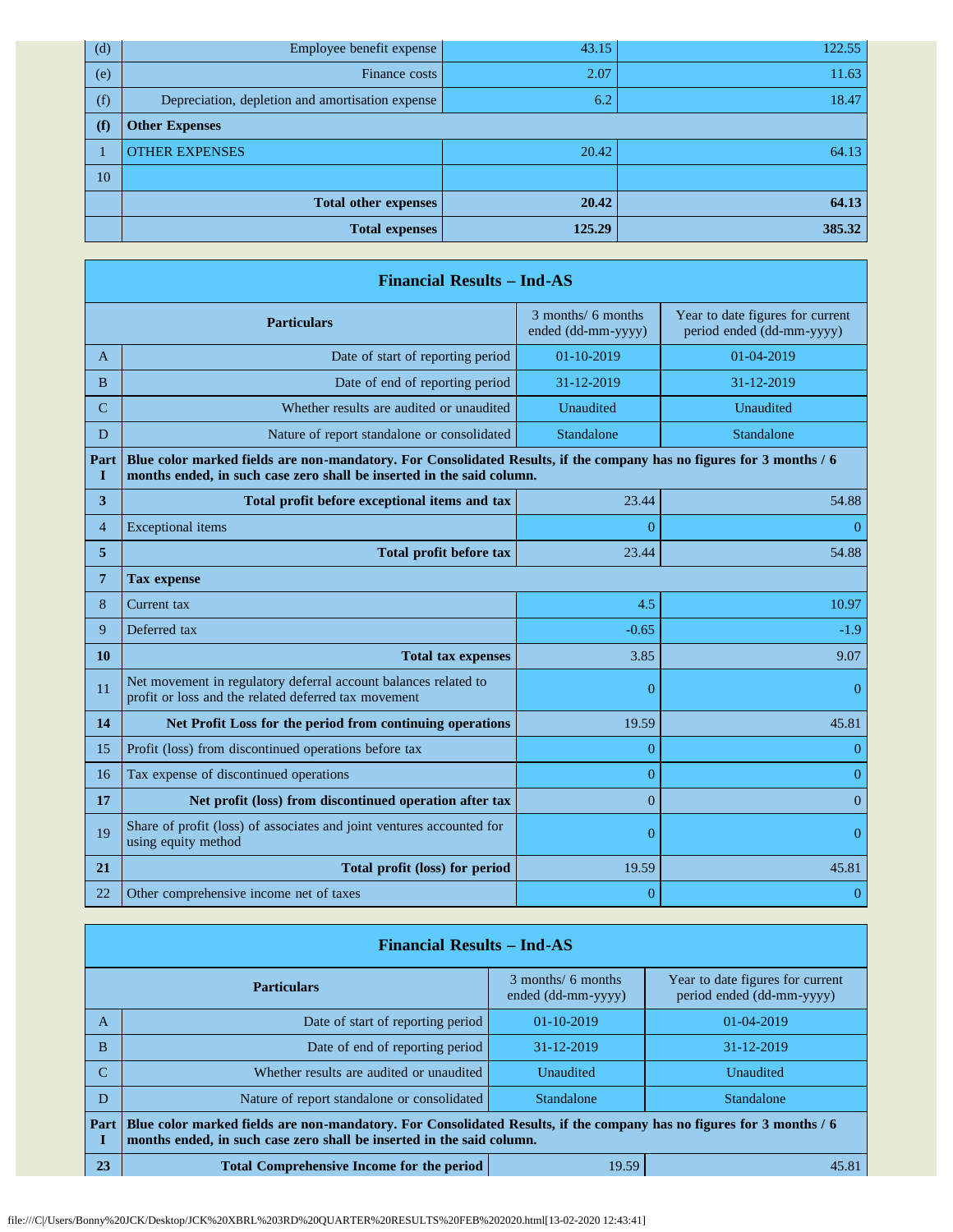| 24           | Total profit or loss, attributable to                                                                   |                        |                |
|--------------|---------------------------------------------------------------------------------------------------------|------------------------|----------------|
|              | Profit or loss, attributable to owners of parent                                                        |                        |                |
|              | Total profit or loss, attributable to non-controlling interests                                         |                        |                |
| 25           | Total Comprehensive income for the period attributable to                                               |                        |                |
|              | Comprehensive income for the period attributable to owners of<br>parent                                 | $\overline{0}$         | $\theta$       |
|              | Total comprehensive income for the period attributable to<br>owners of parent non-controlling interests | $\overline{0}$         | $\overline{0}$ |
| 26           | Details of equity share capital                                                                         |                        |                |
|              | Paid-up equity share capital                                                                            | 416.67                 | 416.67         |
|              | Face value of equity share capital                                                                      | 10                     | 10             |
| 27           | <b>Details of debt securities</b>                                                                       |                        |                |
| 28           | Reserves excluding revaluation reserve                                                                  |                        |                |
| 29           | <b>Earnings per share</b>                                                                               |                        |                |
| $\mathbf{i}$ | Earnings per equity share for continuing operations                                                     |                        |                |
|              | Basic earnings (loss) per share from continuing operations                                              | 0.47                   | 1.1            |
|              | Diluted earnings (loss) per share from continuing operations                                            | 0.47                   | 1.1            |
| ii.          | Earnings per equity share for discontinued operations                                                   |                        |                |
|              | Basic earnings (loss) per share from discontinued operations                                            | $\overline{0}$         | $\overline{0}$ |
|              | Diluted earnings (loss) per share from discontinued operations                                          | $\theta$               | $\Omega$       |
| ii.          | Earnings per equity share                                                                               |                        |                |
|              | Basic earnings (loss) per share from continuing and<br>discontinued operations                          | 0.47                   | 1.1            |
|              | Diluted earnings (loss) per share from continuing and<br>discontinued operations                        | 0.47                   | 1.1            |
| 30           | Debt equity ratio                                                                                       | $\overline{0}$         | $\overline{0}$ |
| 31           | Debt service coverage ratio                                                                             | $\overline{0}$         | $\overline{0}$ |
| 32           | Interest service coverage ratio                                                                         | $\overline{0}$         | $\overline{0}$ |
| 33           | <b>Disclosure of notes on financial results</b>                                                         | Textual Information(1) |                |

| <b>Text Block</b>             |                                                                                                                                                                                                                                                                                                                                                                                                                                                                                                                                                                                                                                                                                                                                                                                                                                                                                                                      |  |
|-------------------------------|----------------------------------------------------------------------------------------------------------------------------------------------------------------------------------------------------------------------------------------------------------------------------------------------------------------------------------------------------------------------------------------------------------------------------------------------------------------------------------------------------------------------------------------------------------------------------------------------------------------------------------------------------------------------------------------------------------------------------------------------------------------------------------------------------------------------------------------------------------------------------------------------------------------------|--|
| <b>Textual Information(1)</b> | 1. The Unaudited Standalone financial results for the quarter and nine months ended 31st December<br>2019 have been reviewed by the Audit Committee and approved by the Board in their meeting held on<br>12th February 2020. The figures for the Quarter and Nine months ended 31st December 2019 was<br>subject to Limited Review by the Statutory Auditors of the Company who have expressed an<br>unqualified review opinion. The information presented is preapared in accordance with the Indian<br>Accounting Standards (IND AS) as prescribed under section 133 of the Companies Act 2013 and<br>Companies (Indian Accounting Standards) Amendment Rules 2016. The results are filed with Stock<br>Exchanges and are available on Companies website www.jckgroup.in<br>2. The Figures for the corresponding previous period have been regrouped/reclassified wherever<br>necessary, to make them comparable. |  |

| Format for Reporting Segmenet wise Revenue, Results and Capital Employed along with the company<br>recults |                                                |                                                                 |  |
|------------------------------------------------------------------------------------------------------------|------------------------------------------------|-----------------------------------------------------------------|--|
| <b>Particulars</b>                                                                                         | 3 months/ 6 month ended (dd-<br>$mm$ -yyyy $)$ | Year to date figures for current period ended<br>$(dd-mm-yyyy)$ |  |
| Date of start of reporting period                                                                          | $01-10-2019$                                   | $01-04-2019$                                                    |  |
| Date of end of reporting period                                                                            | 31-12-2019                                     | $31 - 12 - 2019$                                                |  |